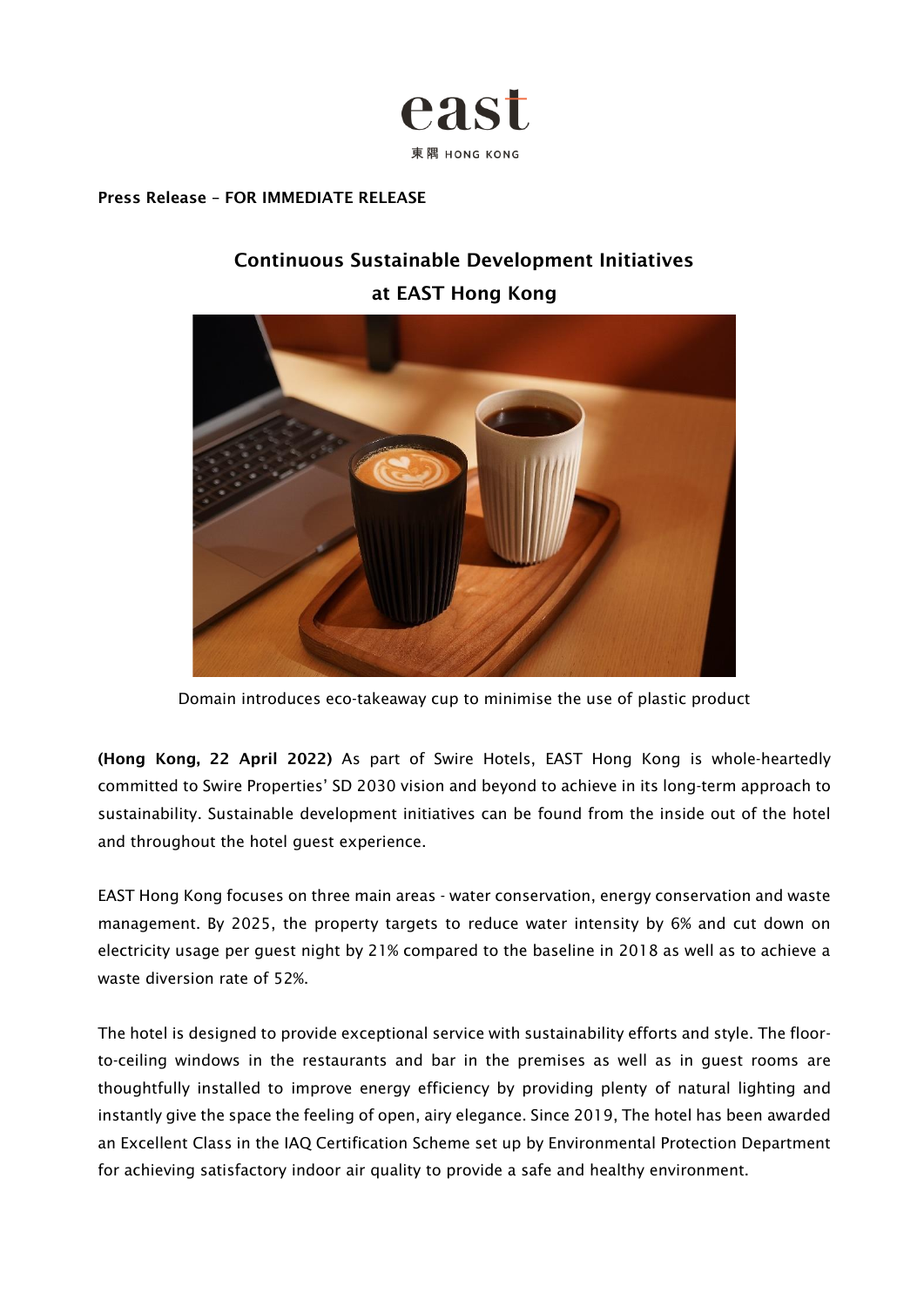

### Restaurants and Bars

The bustling eatery, FEAST (Food by EAST) located on 1/F of EAST Hong Kong was awarded with a Three Leaf rating from Swire Properties Green Kitchen Initiative in 2020, for its efficient and environmentally friendly way of operations, giving guests a greener dining option to lead a sustainable lifestyle.

Various features have been equipped in the kitchen and restaurant to ensure maximum energy, water, fume exhaust and purifying efficiency, including:

- 1. Build–in induction cooker to maximise energy transfer efficiency
- 2. Water tap flow rate restrictor to minimise water waste
- 3. Variable speed control for kitchen exhaust fan and fresh air supply with air pollution control approved by the Hong Kong Environmental Protection Department
- 4. Heat recovery function of the gas cooking stoves and electric conveyor dish washer channels the hot air back into the water circuit as a source of energy, which helps to achieve significant energy and cost savings
- 5. Power analyser to monitor the electricity consumptions of the kitchen's lighting, power sockets and equipment to evaluate the level of energy efficiency
- 6. LED lighting to conserve energy and lower greenhouse emissions

Both FEAST and Domain, the café and co-working space, feature contactless ordering service to provide a seamless dining experience while engaging guests in the sustainable experience. Other than using technologies to support sustainable development, initiatives such as replacing plastic products with recyclable paper bags, paper-wrapped butter and the introduction of the ecotakeaway cup - Huskee cup, are also adopted in the property as it is believed that sustainable practices, whether large or small, can have significant impacts in the long run.

As the demand for takeaway orders surges, FEAST, Domain and MR & MRS FOX, the restaurant located on the ground floor of EAST Residences, have been providing delicious, freshly prepared gourmet in biodegradable packaging for guests to enjoy anytime and anywhere in an eco-friendly way. To encourage a more sustainable lifestyle, FEAST has joined 'Water for Free', a project of Go Green Hong Kong to reduce environmental damage caused by plastic bottles, by contributing drinking water source to serve the public.

All restaurants and bars in the hotel, including FEAST, Domain, Sugar, the rooftop bar and lounge, and MR & MRS FOX encourage sustainable food consumption by providing eco-friendly dining concepts. The outlets use cage-free eggs in their recipes to support animal rights, the concept of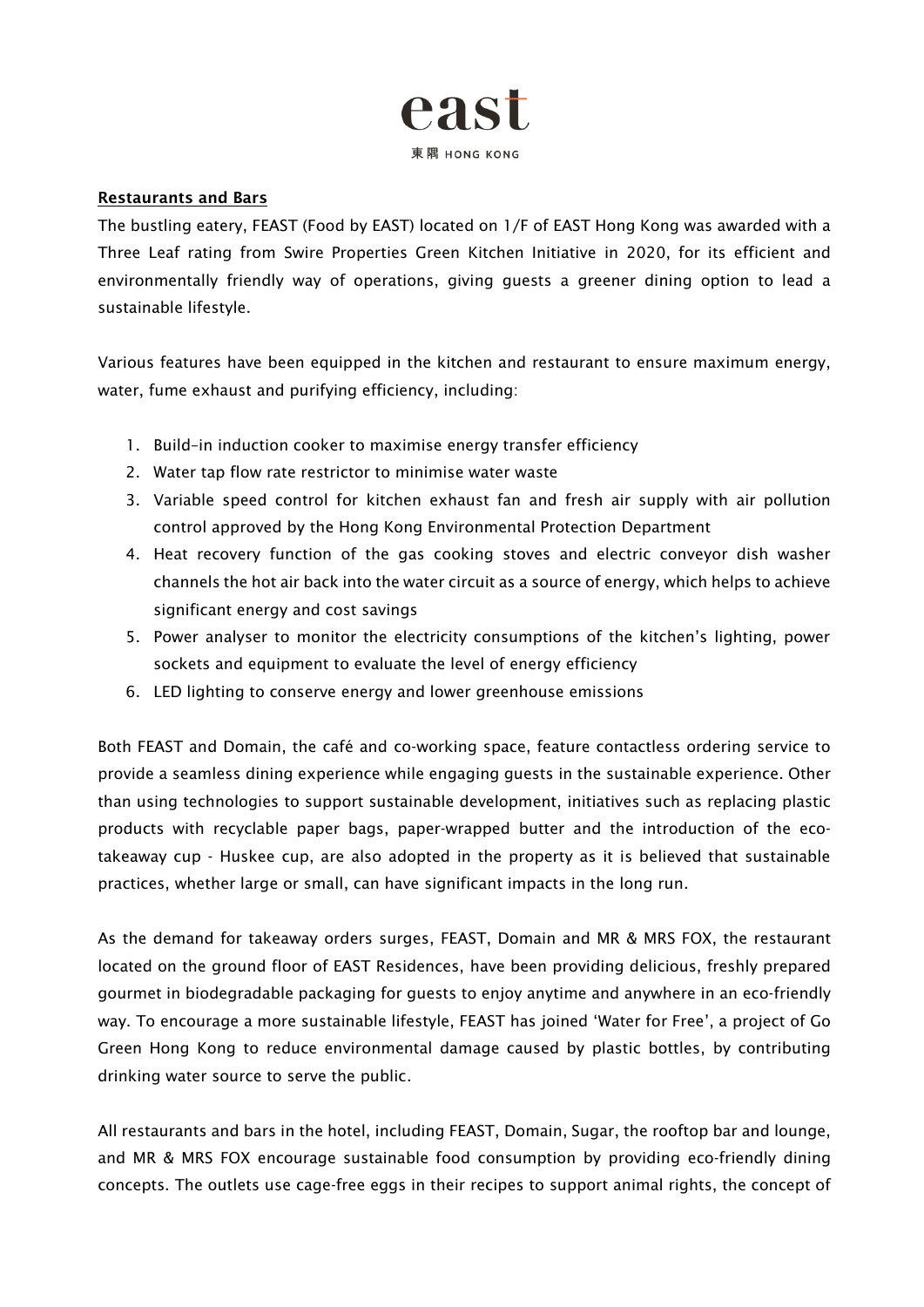

treating animals raised for food with care and appreciation as well as avoiding the use of endangered species as ingredients like bluefin tuna; plant-based dishes are also available for guests who wish to enjoy a greener meal. FEAST and MR & MRS FOX are also actively involved in the 'Save Our Shells' programme launched by The Nature Conservancy, to repurpose discarded oyster shells into substrate for new, living reefs, which serve as habitats for marine life and as natural filter feeders that improve local water quality.

Introducing 'Bao Beer', the locally brewed sustainable craft beer, the hotel has also shown its creativity to lessen the environmental impact caused. It uses surplus bread from Domain as its main ingredient to help improving the beer's flavour profile and minimising food waste at the same time.

#### Back of House

Behind the restaurants and bars, EAST Hong Kong continues to create a sophisticated waste sorting and collection system in the kitchen. Food waste recycling machine 'ORCA' is equipped to decompose food waste into a liquid form that can be released to the drainage, which help to save waste from going to the landfills. Individual recycling bins are also featured to separate plastic, aluminium, glass and coffee ground. Used coffee ground will be collected and served its second purpose as a wonderful fertilizer used by the in-house gardener. In collaboration with Champway Technology Limited, the only company that possesses recyclable waste cooking oil in Hong Kong, used cooking oil from EAST Hong Kong is recycled into biodiesel to relieve energy crisis.

The hotel has been participating in various local recycling programmes to reduce waste disposal and ensure that the used materials generated are managed in an environmentally friendly way, for example, unwanted bath rugs and bedding are donated to non-governmental organisations like Hong Kong Dog Rescue. The hotel also contributed enthusiastically towards the Producer Responsibility Schemes on Glass Beverage Containers to reduce waste disposal and ensure that the glass containers generated are managed and recycled in an environmentally friendly way.

#### Guest Experience & Rooms

With sustainability being the heart and soul, EAST Hong Kong inspires guests to stay environmentally conscious in their everyday lifestyle. From check-in/check-out experience, guest room to public areas, efforts to reserve and reduce energy can be easily seen-

Avoid excessive use of paper and minimise waste

- Paperless check-in and check-out experience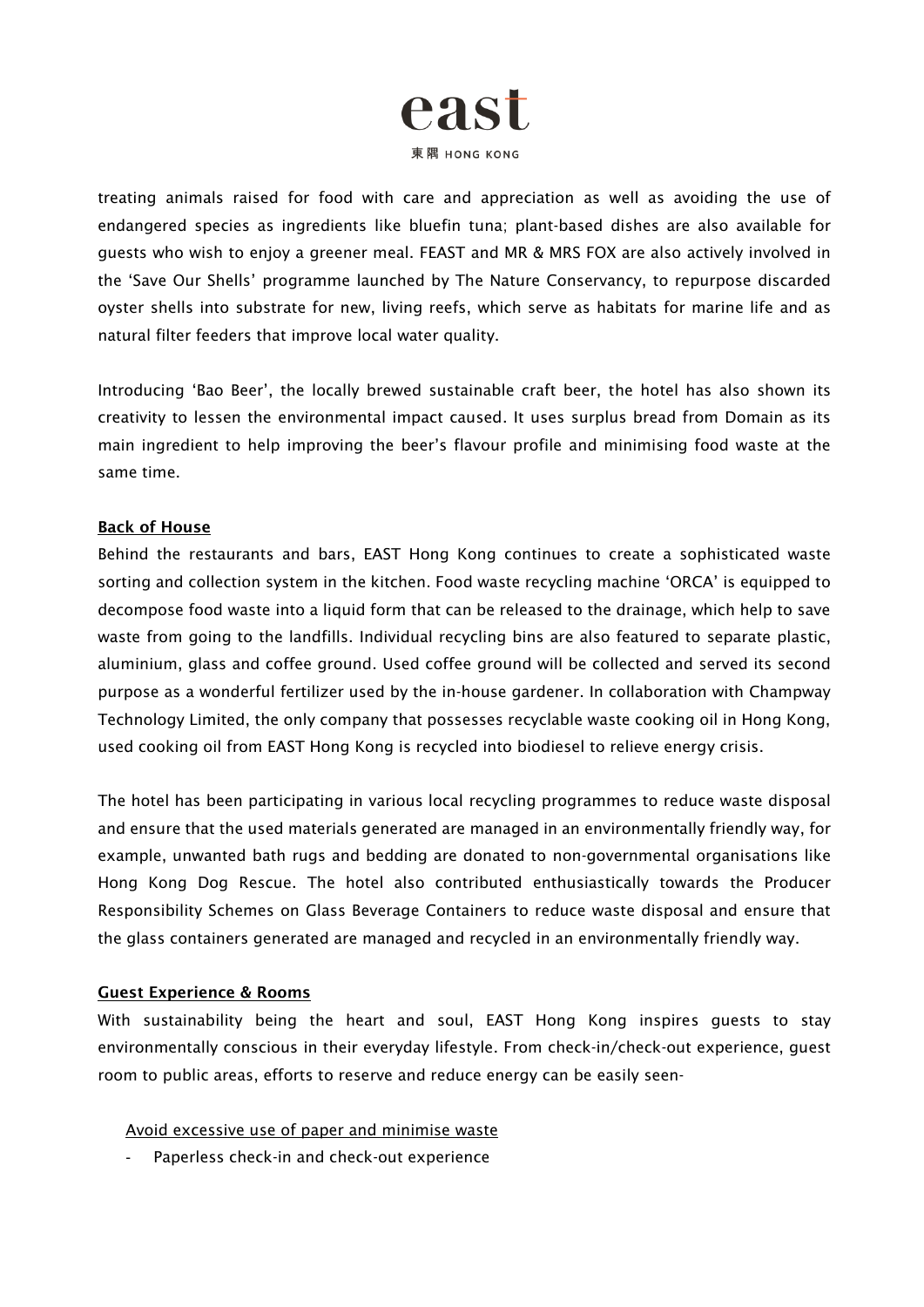

- Contactless ordering service is available in guest rooms for guests to request for room service or order in-room dining by scanning the QR code with their mobile device

# Avoid single-use toiletries and plastic

- Drinking water filter tap is installed in guest rooms. Guests can drink water directly from the tap to avoid bottled water.
- Recyclable dispensers are used for body care products.
- Bamboo bathroom amenities are available on request.
- Reusable shopping bag, paper hangers, canvas laundry bag and courtesy slippers are provided as some greener alternatives.
- Water dispenser and stainless-steel cups are available at BEAST (Body by EAST), the 24 hours gym, for guests to stay hydrated as they work out. They are also encouraged to rent bikes on a complimentary basis to discover parks, trails and green spaces in Hong Kong.

# Minimise use of water and energy

- An acrylic plate is placed in every room to provide guests with a choice of fresh linens or towels upon request. Guest can simply place the plate on their bed if they would like to have the bed linen changed.
- Flow controllers are fitted onto water taps and showers in guest rooms. After the installation, the hotel is estimated to save 1,040 litres of water daily on average.
- Lighting will be automatically switched off when the room is unoccupied and room temperature is maintained at a designated level.
- Dimming systems are used at the lobby and restaurants to provide adequate lighting level with less power consumption.
- Motions sensor installation at BEAST is activated from 11pm 6am daily. During this time, the lighting and TV will be switched off automatically after 10 minutes if the gym room is unoccupied.
- The hotel has been participating in the Charter on External Light organised by Environment Bureau of The HKSAR Government. The external lighting of decorative purpose which affect outdoor environment will be switched off daily from 10:45pm to 5:30pm on the next day to save energy and the environment.

# Past Christmas Decorations

Every Christmas since 2014, EAST Hong Kong decorates the hotel lobby and restaurants with eco-friendly festive decorations made with unwanted materials e.g. wine boxes, plastic caps, wine corks, wine bottles etc., from the restaurants.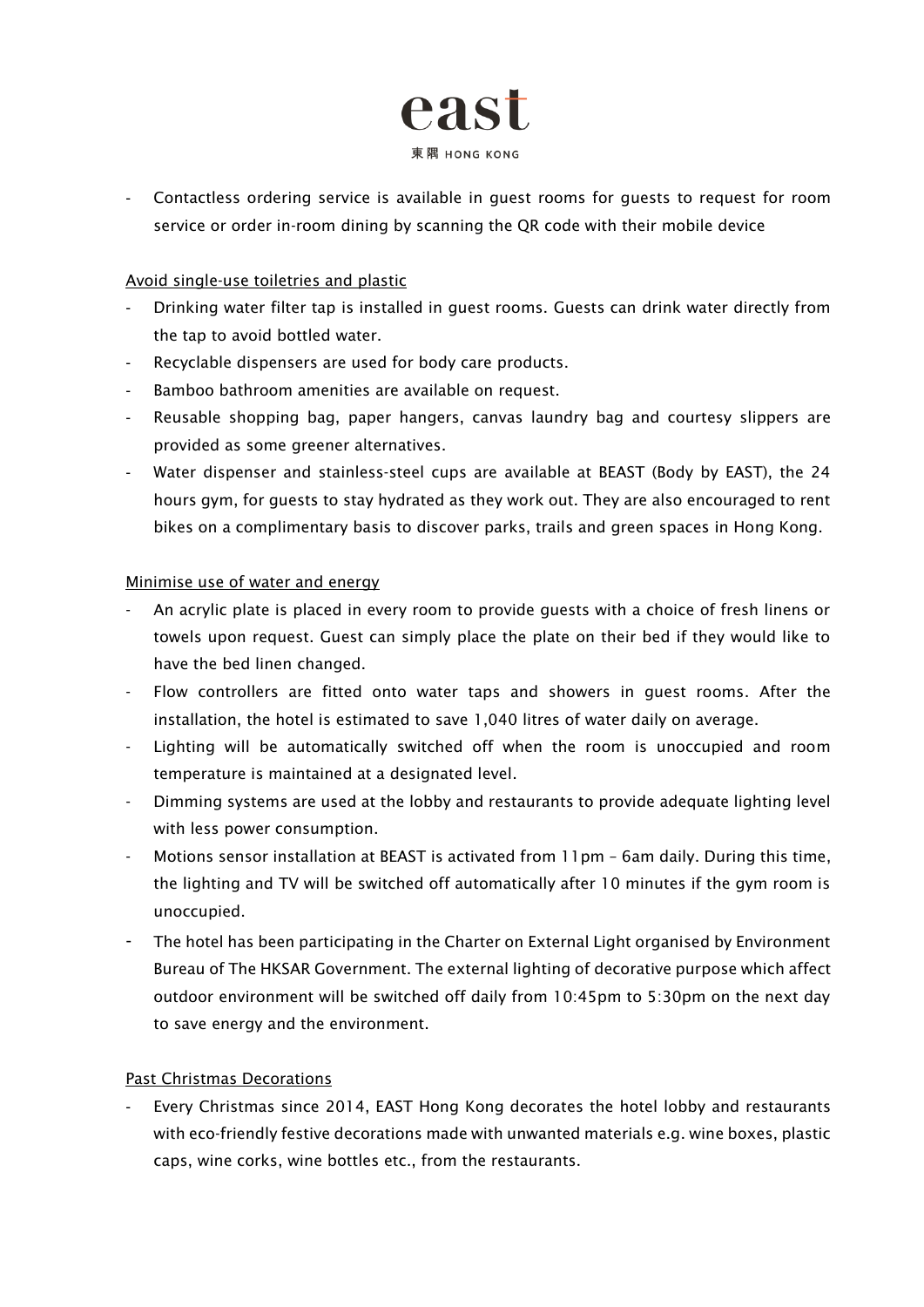

- In 2018, the hotel team collected fallen logs from Typhoon Mangkhut and turned them into Christmas decorations with the help from Jockey Club Sarah Roe School students – the only school in Hong Kong to deliver an English curriculum to students with additional learning needs.

Managed by EAST Hong Kong, EAST Residences located in Quarry Bay also accounts for sustainability as part of the guest experience with similar approaches as EAST Hong Kong, such as the achievement of an Excellent Class in the IAQ Certification Scheme, installations of in-room filtered water dispenser and showerhead flow controller, use of sustainable bathroom amenities and recycling of plastic, aluminium, glass, coffee ground and bath linens.

#### -END-

# About EAST Hong Kong

EAST Hong Kong is a stylishly designed lifestyle hotel that offers 331 guest rooms, including 6 suites. The hotel boasts a bustling eatery FEAST (Food by EAST) that features international cuisine with fresh flavours; Domain, a café and co-working space which serves freshly baked pastries and handcrafted coffees; an award-winning rooftop bar Sugar, offering signature cocktails; BEAST (Body by EAST), our fitness centre featuring a 24-hour gym and swimming pool.

Managed by EAST Hong Kong, EAST Residences is our serviced apartments offering 106 studios, one or two-bedroom suites and penthouses, fully equipped with kitchen, laundry facilities, guest lounge, 24-hour gym and access to the hotel's pool. MR & MRS FOX, the neighbourhood restaurant on the ground floor, offers a variety of surprises to feed guests' senses featuring tantalising European delicacies and hand-crafted cocktails.

Both located in the heart of Hong Kong Island East, EAST Hong Kong and EAST Residences are within a 10-minute walk away from each other and easily accessible from key transport links.

#### About EAST

EAST by Swire Hotels are lifestyle hotels located in Hong Kong, Beijing and Miami where bright ideas meet boundless energy. Whether guests are travelling for work or pleasure, there's a real emphasis on working playfully and playing productively at EAST. From bustling cafes, lively neighbourhood restaurants, slinky outdoor decks, big, buzzing workspaces, to quietly calming bedrooms, EAST gives guests their very own volume controller. Our locations in key commercial and lifestyle districts means EAST brings all the cities' happenings right to our guests.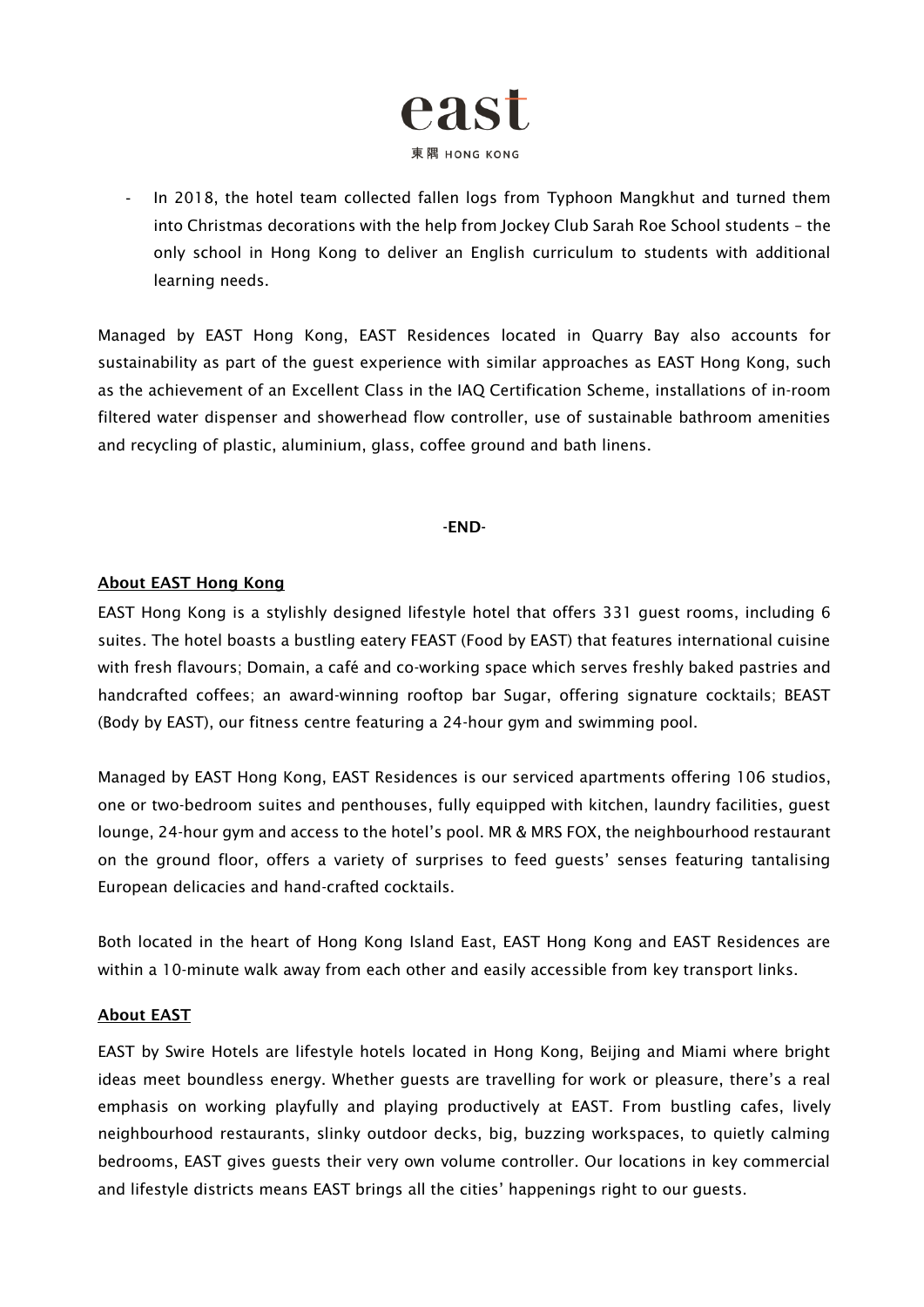

For more information, please contact: Frances Mak Head of Communications EAST Hong Kong Tel: (852) 3968 3838 Email: [francesmak@swirehotels.com](mailto:francesmak@swirehotels.com)

#### Selina Tang

Assistant Communications Manager EAST Hong Kong Tel: (852) 3968 3839 Email: [selinatang@swirehotels.com](mailto:selinatang@swirehotels.com)

# Chelsea Ng

Communications Assistant EAST Hong Kong Tel: (852) 3968 3411 Email: [chelseang@swirehotels.com](mailto:chelseang@swirehotels.com)

# Follow us on Social Media:

-6

easthk